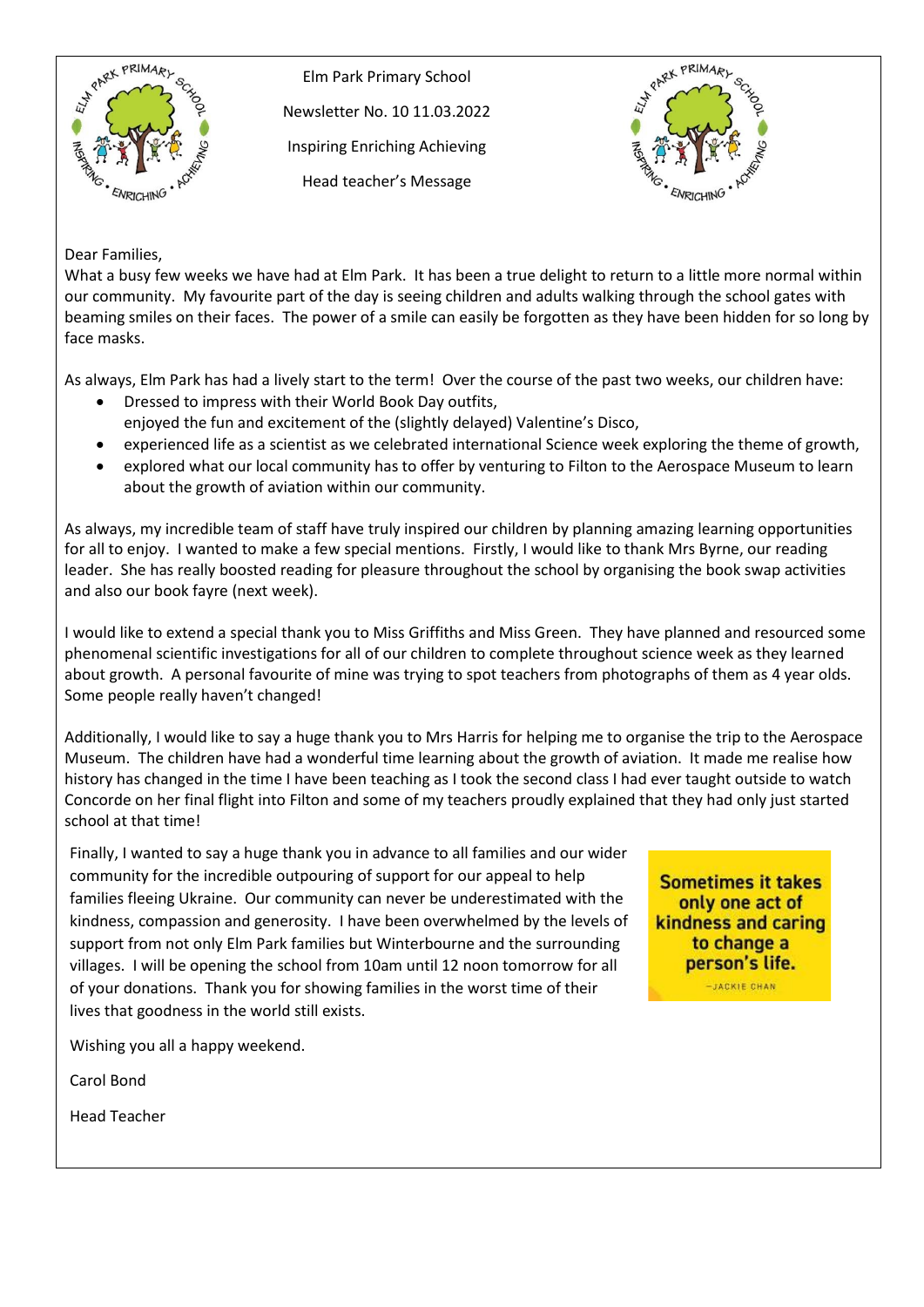

World Book Day truly has been a resounding success at Elm Park. Children were asked to donate pre-loved books that could be swapped with other children. Initially, it do not look as though many books had arrived but after a plea (and some staff helping to share their own children's pre-loved books) the tables were full to bursting with pages of magic and mystery, adventure and fantasy. Each class had a time slot to come into the hall and choose a 'new to them' book. It was lovely to hear children of all ages recommending books to friends and being delighted with their new story to take home.

As if that wasn't inspiring enough, Mrs Isaac (our resident author) read her latest book 'Farm Fun' to Acorns class. The children sat and listened with very wide eyes as they heard the story teller herself sharing a book she wrote! What an inspiration to us all.

To top the day off, children (and adults) were dressed as some of their favourite book characters. As I walked around the school, I was chased through the building by Mr Tickle and I saw a shot of fire coming from Zog as he sneezed! Winnie-the-pooh appeared with a pot of honey. A Giraffe from The Giraffe and The Pelly and Me was roaming around and Cruella Deville started chasing puppies in the playground. A few passers-by noted that Mary Poppins and Bert had also joined us for the day and Father Malcolm joined them in a rendition of 'A Spoonful of Sugar' when he led the assembly.





These are some quotes from children throughout the school:

Isla was really taken with her favourite author and was excited to find some new books, 'I found two Jaqueline Wilson books. I like Jaqueline Wilson stories so I am glad that I found more books by her.'

Lily's smile lit up the room as she talked about her experience of World Book Day 'I enjoyed doing the book swap and getting to dress up! I love the book I picked - The BFG!' Lily, I can honestly say that you have chosen a Hopscotchy-Whizzpopping book!

Asher is a budding artist as well as a reader, ' I enjoyed drawing my character and being Gregg from The Diary of a Wimpy Kid.'

Bella had a great time rummaging through all of the books. It took quite a while for her to decide which book to choose, 'The book swap was exciting because you could swap books you have read for new ones.'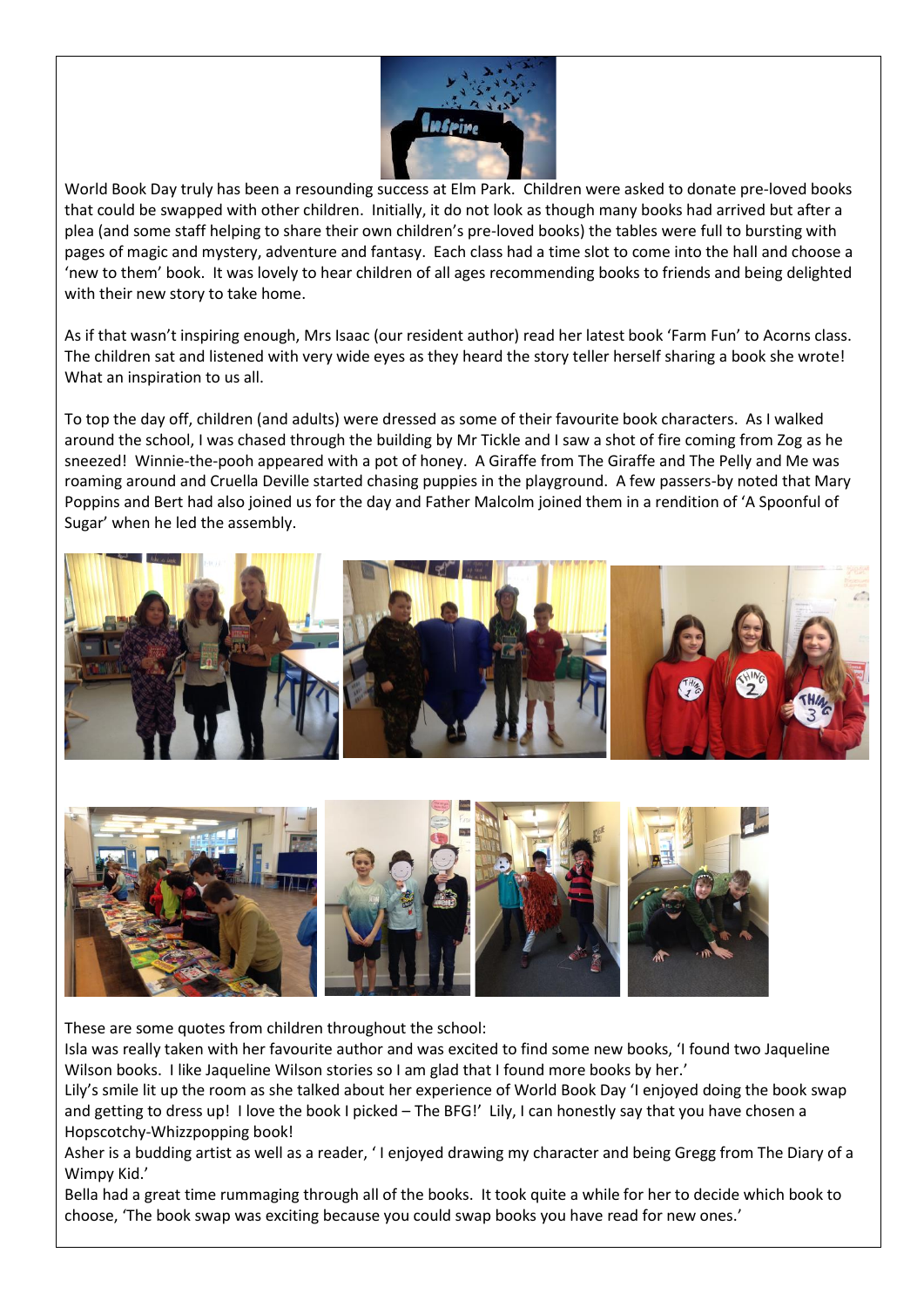

Well... this week really has started with a big BANG! Or, should I say a chemical reaction... On Monday afternoon, I led an assembly to launch science week. The children helped me to make a rather large amount of 'Elephant Toothpaste'. It was a lot of fun! They also learnt how to grow a piece of paper so that it is big enough for me to walk through!

During the course of the week, children across the school have become scientists. They have looked at who is a scientist and we have worked hard to dispel myths about 'What a scientist looks like'. It has been really exciting to hear children throughout the school be amazed and excited to hear that anyone with a passion for science can become a scientist!

The theme for the week has been about growth and has linked to end of year outcomes from our connected curriculum. The children have conducted a range of experiments and have made detailed observations and recordings over the course of the week. I would warn you that if you happen to see some bread in any Key Stage 2 classrooms… don't eat it! It may be a little green!!!

As the week progressed, the children ventured to Aerospace Museum in Filton. A short journey but full of maximum excitement as the children went on a double decker bus! Many children have shared their stories about the different things they found out about the growth of air travel and have all been really excited to sit on Concorde. Each class was treated to a hands on workshop. As I am writing this, I am waiting for year 5 and 6 to return with their stories of their adventures.

Below are some of the many pictures taken throughout the week:





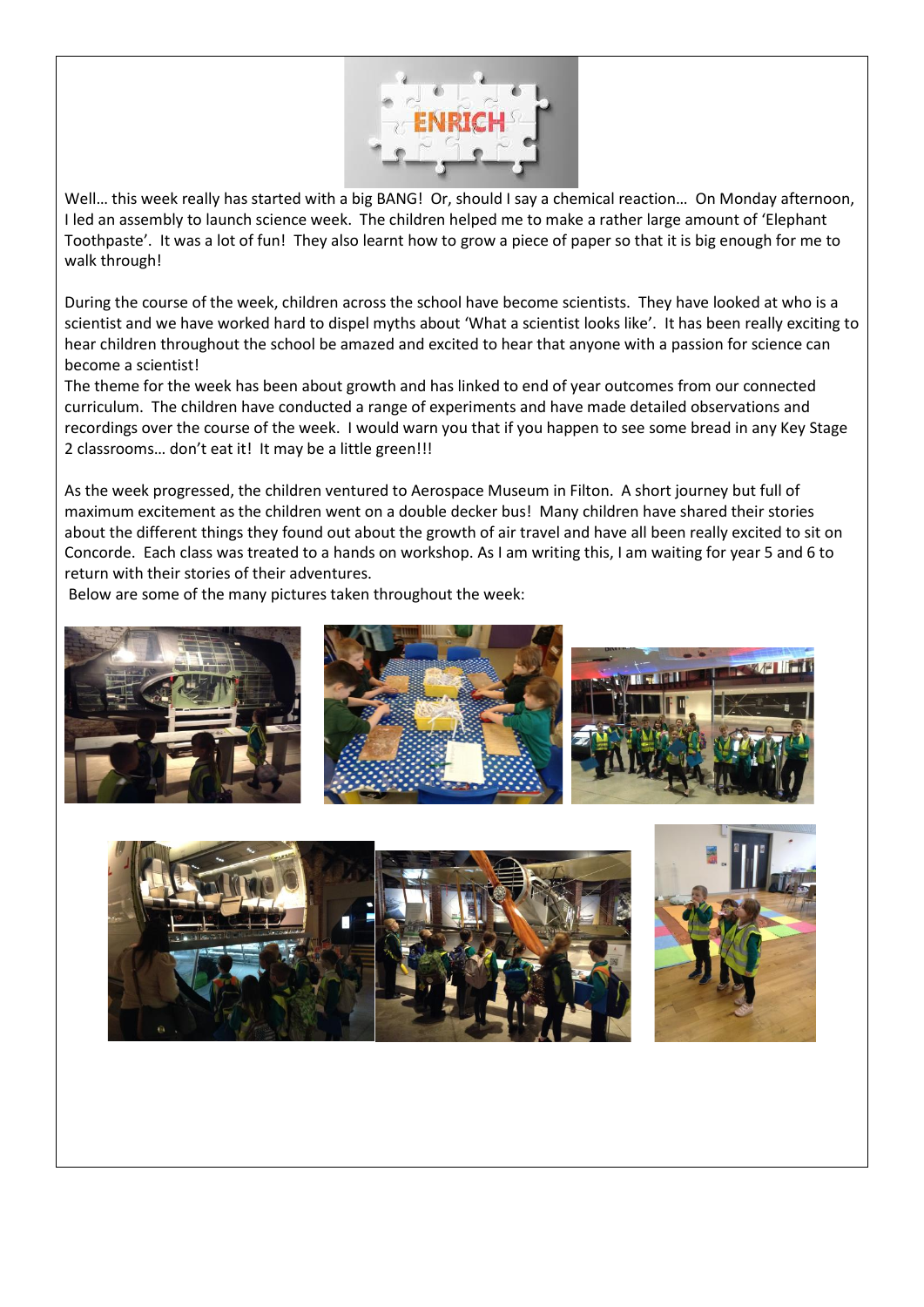Cedar Class wanted to share their thoughts with you…

Our window drawings are about a book called 'Window' which has the theme of growth. Our first pictures are of the house with lots of grass and trees and a mother holding a baby. The second drawings are of the same window but there are now lots of houses, cars and roads there instead of the grass and trees.



Archie

"I really enjoyed Mrs Bond's assembly especially the experiment of making elephant toothpaste. It was amazing!" Chloe. Chloe, thanks for the compliment! Mrs B.



## **Valentine's disco**

After postponing due to covid and then a storm, we finally managed to celebrate our first disco at Elm Park for a very long time! Mrs Corin and Mrs Moody had worked tirelessly to organise party bags, shopped for food, drinks and trinkets as well as organising all of the decorations and the stall. At the last minute a curve ball was thrown at them when the DJ cancelled. However, a quick call to Mrs Hathway and the disco was saved! She very kindly packed her car with all of her disco gear and got the party started!

A very big thank you needs to be extended not only to Mrs Corin, Mrs Moody and Mrs Hathway but also to all of the parents and staff, who kindly gave up their evening to make this disco a huge success!

In order to keep having such wonderful events, we need your help! On Thursday  $17<sup>th</sup>$  March we will be holding a virtual PTFA meeting. We will be discussing planning for the Mothers' and Fathers' day sales, organising a team to start planning the summer fayre as well as many other events. It would be incredible to have some more people popping along to help as we are few in number but mighty in spirit.

## **House Team News**

Last week, Yellow House, who had the most points in Terms 1- 3, celebrated their victory with an afternoon of fun. They enjoyed drinks and biscuits, games, colouring and Lego. It was wonderful to see their big smiles and hear their happy voices.

The house points have now been re-set and the children have worked hard in the last fortnight to collect them again. We are very proud of them for showing our Golden Rules in so many ways. Well done everyone!

The house points so far this term are:

 $1<sup>st</sup>$  – Red – 269 points 2<sup>nd</sup> – Blue – 204 points 3<sup>rd</sup> – Green – 199 points 4 th – Yellow – 181 points